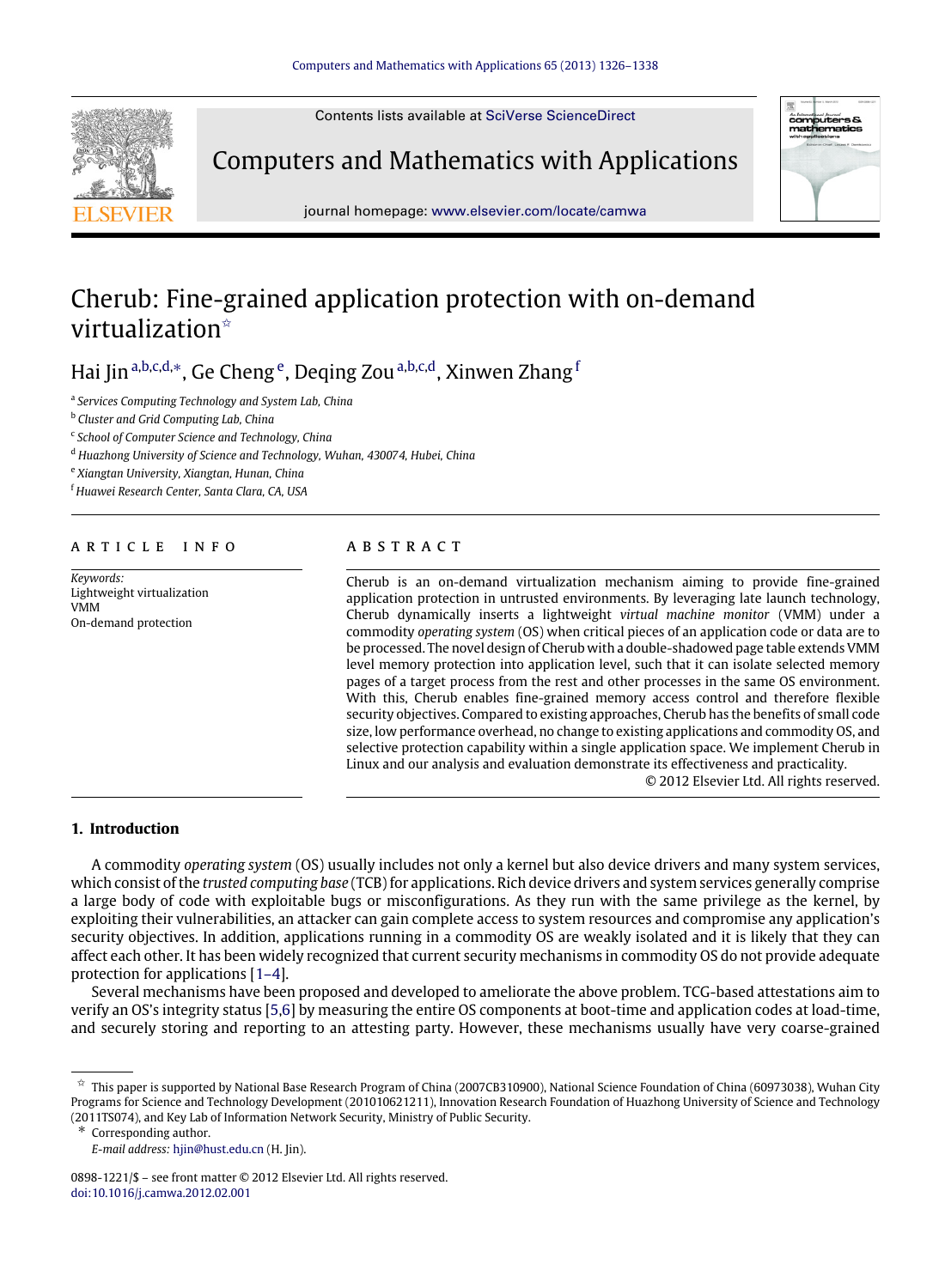measurement and verification, and they cannot detect any compromising during runtime of the system. Another set of work uses a secure coprocessor [\[7\]](#page--1-3) or an extended processor architecture [\[8\]](#page--1-4) to secure system runtime and data storage. Since these solutions demand major changes of platform architecture and resource management, they are not so viable for commodity OS.

Virtualization offers strong isolation between several domains or *virtual machines* (VMs) on a single physical platform, and therefore provides secure runtime environment for applications which handle sensitive transactions [\[9–14\]](#page--1-5). However, as virtualization is originally motivated and designed for consolidating servers and planning resources, these approaches usually introduce heavy performance overhead caused by virtual machine monitors (VMMs or hypervisors), which manage resource isolation and schedule tasks between VMs. Therefore, even if a user does not need high security environment for every application or for all the execution time a sensitive application, he has to bear the cost and performance overhead of virtualization. Furthermore, the concern of the trustworthiness for general purpose VMMs arises as they have grown both in code size and functional features, which make them like a traditional OS with large TCB [\[10](#page--1-6)[,11,](#page--1-7)[15\]](#page--1-8). Consequently, similar to commodity OS, VMMs are prone to design and implement vulnerabilities, and therefore their isolation and security functions might be compromised by attacks from guest OS [\[16–18\]](#page--1-9).

Recent approaches have been proposed to enhance application security by isolating the trust of applications from the underlying OS components with advanced functions of hypervisors [\[19](#page--1-10)[,15,](#page--1-8)[20](#page--1-11)[,21\]](#page--1-12). However, these approaches have several issues towards transparent and fine-grained application protection (cf. Section 7). For example, Overshadow does not provide the capability of protecting selective pieces of an existing application [\[20\]](#page--1-11), which is desired for many complex applications where different trust should be given to more-critical and less-critical pieces of a single application. Furthermore, some of these approaches [\[15,](#page--1-8)[20\]](#page--1-11) encrypt complete application memory pages, which bring performance penalty as the size of a single application can be from dozens of KBs to many MBs. Flicker and TrustVisor provide fine-grained protection of critical code and data of an application [\[19,](#page--1-10)[21\]](#page--1-12). However, they change the application programming model as the target code directly runs on nearly bare hardware. In addition, executing multiple security sessions in an application necessitates the suspension of a guest OS many times and has to rely on security storage offered by the *trusted platform module* (TPM) [\[22\]](#page--1-13) to transfer parameters between them, which introduces significant performance overhead.

To address these problems, we propose Cherub, a transparent and fine-grained application protection mechanism in commodity OS without significant performance sacrifice to end users. Different from traditional virtualization-based protections, Cherub inserts a *lightweight virtual machine monitor* (LVMM) under a native OS during runtime in an *on-demand* manner, with the latest late launch and hardware virtualization techniques. The LVMM maintains a *protected execution environment* (PXE) to isolate the memory of a target application piece (code or data) from the rest of the application and other processes in the same OS environment. By controlling accesses to code and data in PXE, Cherub can enforce flexible security objectives.

Cherub achieves the capability of fine-grained memory access control through a technique called *double-shadow page table*, which leverages the memory virtualization function from the LVMM. From a high level view, Cherub provides multiple views of a guest OS's memory and checks the entry/exit points to a PXE. The protected code and data of a target application are defined by a set of access permissions which are associated with a set of cryptographic keys. Cherub measures, encrypts, and decrypts memory pages according to pre-defined access permissions. Only encrypted memory contents are exposed to external programs including operating system components.

Compared with existing approaches, Cherub has several unique properties: (1) Cherub has a dynamic chain of trust, and, to the best of our knowledge, it is the first VMM implementation built on late launch technology; (2) The virtualization layer of Cherub can be created and removed dynamically during the operating system runtime, and therefore the system does not need to bear the overhead of virtualization when it does not run any high-security applications; (3) Cherub has very small code size so it introduces much smaller TCB than general purpose VMMs and very small performance overhead during launching and runtime stages; (4) Cherub does not require modification to OS and the current programming model, and therefore it can protect a wide range of unmodified legacy applications running on an unmodified commodity OS, which cannot be supported by para-virtualization and co-processor based approaches; (5) Cherub provides flexible protection of an entire application or critical sections of an application via fine-grained memory access control.

The next section gives a brief description of hardware virtualization and late launch technology, and also presents the threat model of Cherub and our design goals, and Section [3](#page--1-14) presents the design details. In Section [4,](#page--1-15) we illustrate the implementation of Cherub using Intel's TXT technology and its protection capability. Section [5](#page--1-16) presents the evaluation results of our implementation on an unmodified Linux kernel. We present related work in Section [6](#page--1-17) and conclude this paper in Section [7.](#page--1-18)

### **2. Background**

#### *2.1. Hardware virtualization*

While software virtualization techniques have been maturing and widely deployed [\[23,](#page--1-19)[9\]](#page--1-5), hardware vendors are rapidly embracing virtualization and developing new features to simplify virtualization support. Intel's Virtualization Technology (VT-x) [\[24\]](#page--1-20) and AMD's AMD-V [\[25\]](#page--1-21) both adapt privileged instructions with a new CPU execution mode to allow a VMM to run in a new root mode below ring 0. A control transfer into the VMM is called a VMExit and control transfer to a VM is